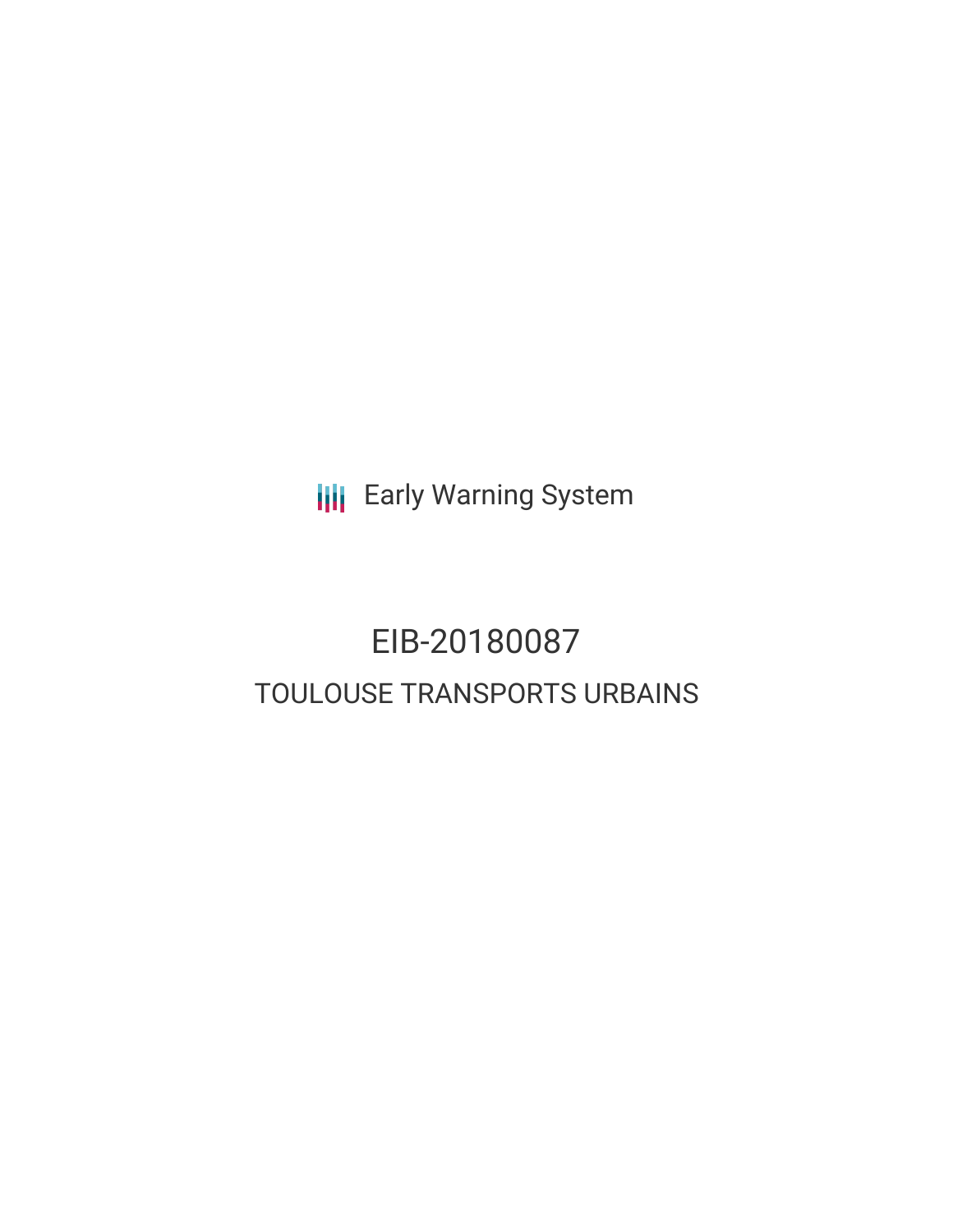

## **Quick Facts**

| <b>Countries</b>               | France                                                                 |
|--------------------------------|------------------------------------------------------------------------|
| <b>Financial Institutions</b>  | European Investment Bank (EIB)                                         |
| <b>Status</b>                  | Proposed                                                               |
| <b>Bank Risk Rating</b>        | U                                                                      |
| <b>Borrower</b>                | SYNDICAT MIXTE DES TRANSPORTS EN COMMUN DE L'AGGLOMERATION TOULOUSAINE |
| <b>Sectors</b>                 | Transport                                                              |
| <b>Investment Type(s)</b>      | Loan                                                                   |
| <b>Investment Amount (USD)</b> | $$473.88$ million                                                      |
| <b>Loan Amount (USD)</b>       | \$473.88 million                                                       |
| <b>Project Cost (USD)</b>      | \$4,146.43 million                                                     |
|                                |                                                                        |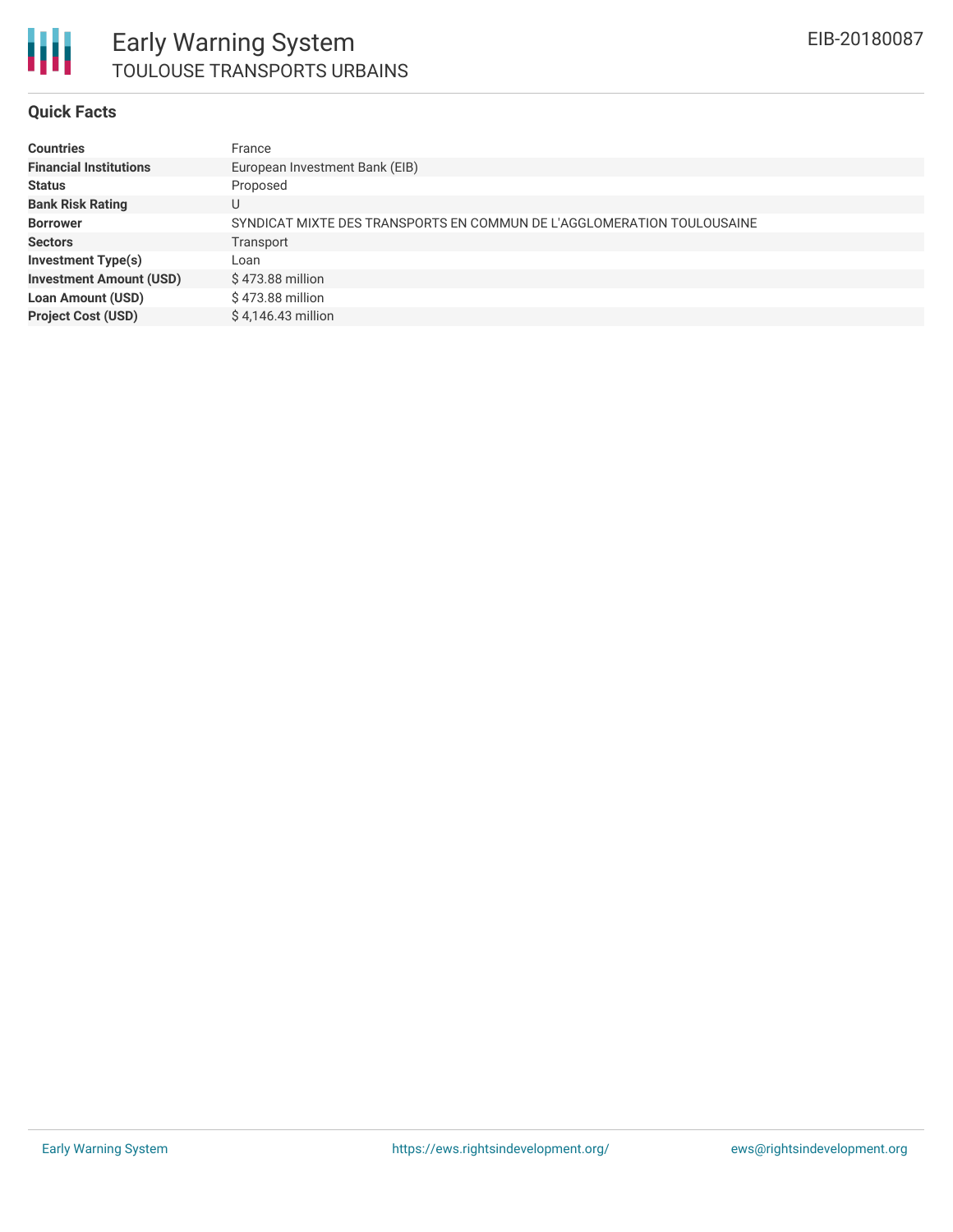

## **Project Description**

According to EIB website, the project will provide financial support for the implementation of the Promoter's strategy on urban mobility for Greater Toulouse as outlined in its latest Sustainable Urban Mobility Plan.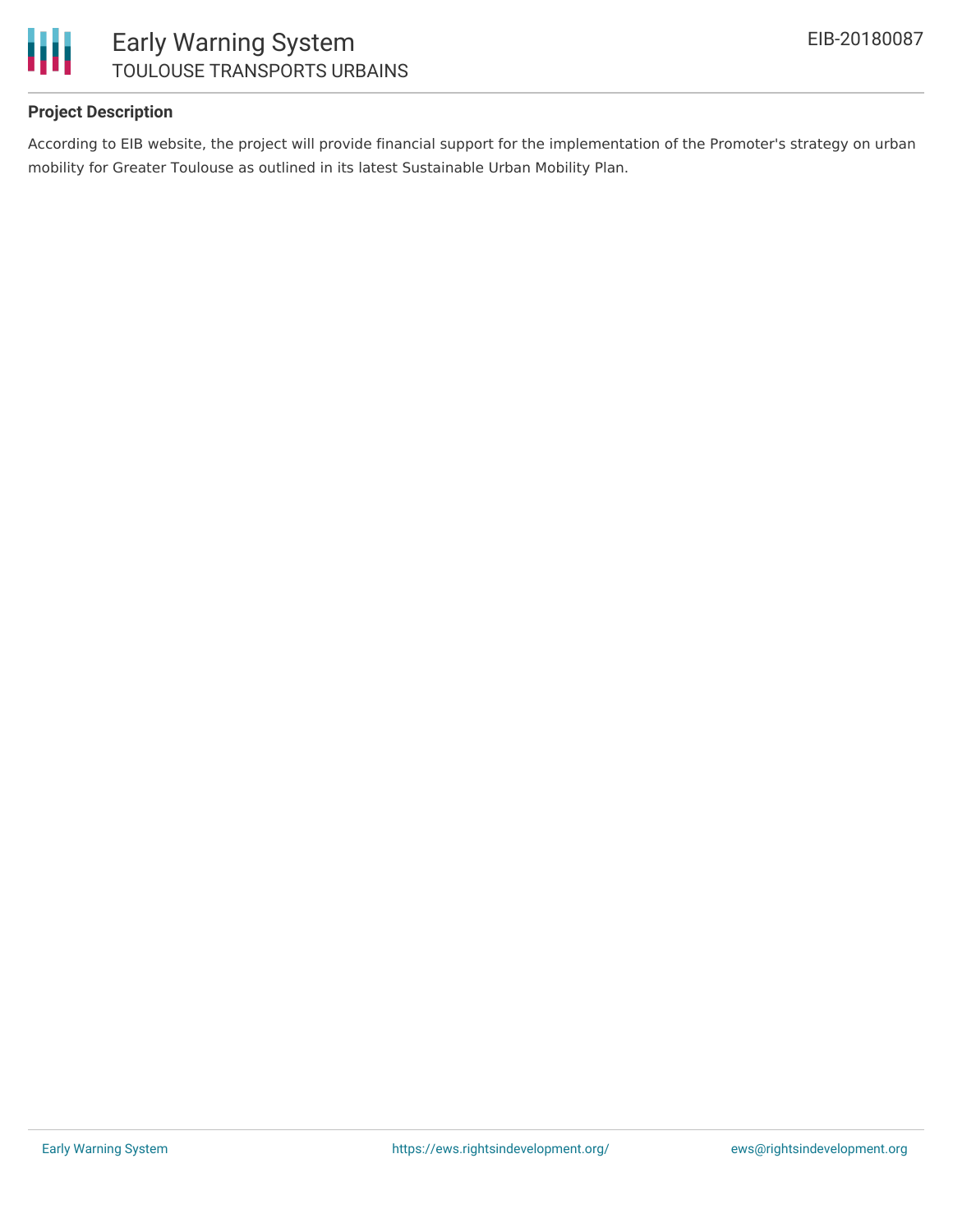## **Investment Description**

European Investment Bank (EIB)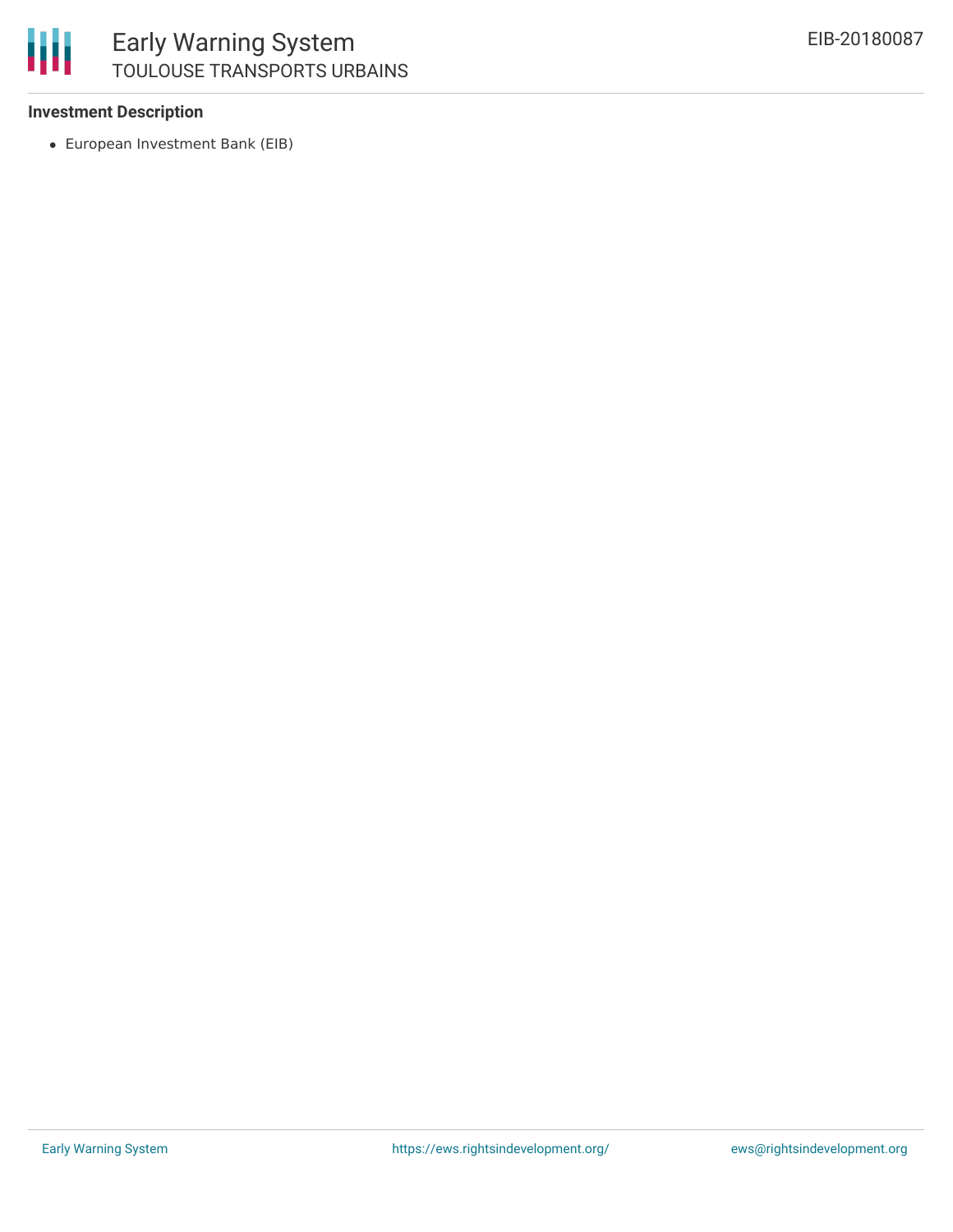# 冊

## Early Warning System TOULOUSE TRANSPORTS URBAINS

| <b>Private Actor 1 1 Role</b> | <b>Private Actor Private Actor</b> | 1 Sector |        | <b>Relation Private Actor 2</b>                                           | <b>Private Actor Private Actor</b><br>2 Role | 2 Sector |
|-------------------------------|------------------------------------|----------|--------|---------------------------------------------------------------------------|----------------------------------------------|----------|
|                               | $\overline{\phantom{0}}$           | $\sim$   | $\sim$ | Syndicat Mixte des Transports en Commun de l'Agglomeration<br>Toulousaine | Client                                       | $\sim$   |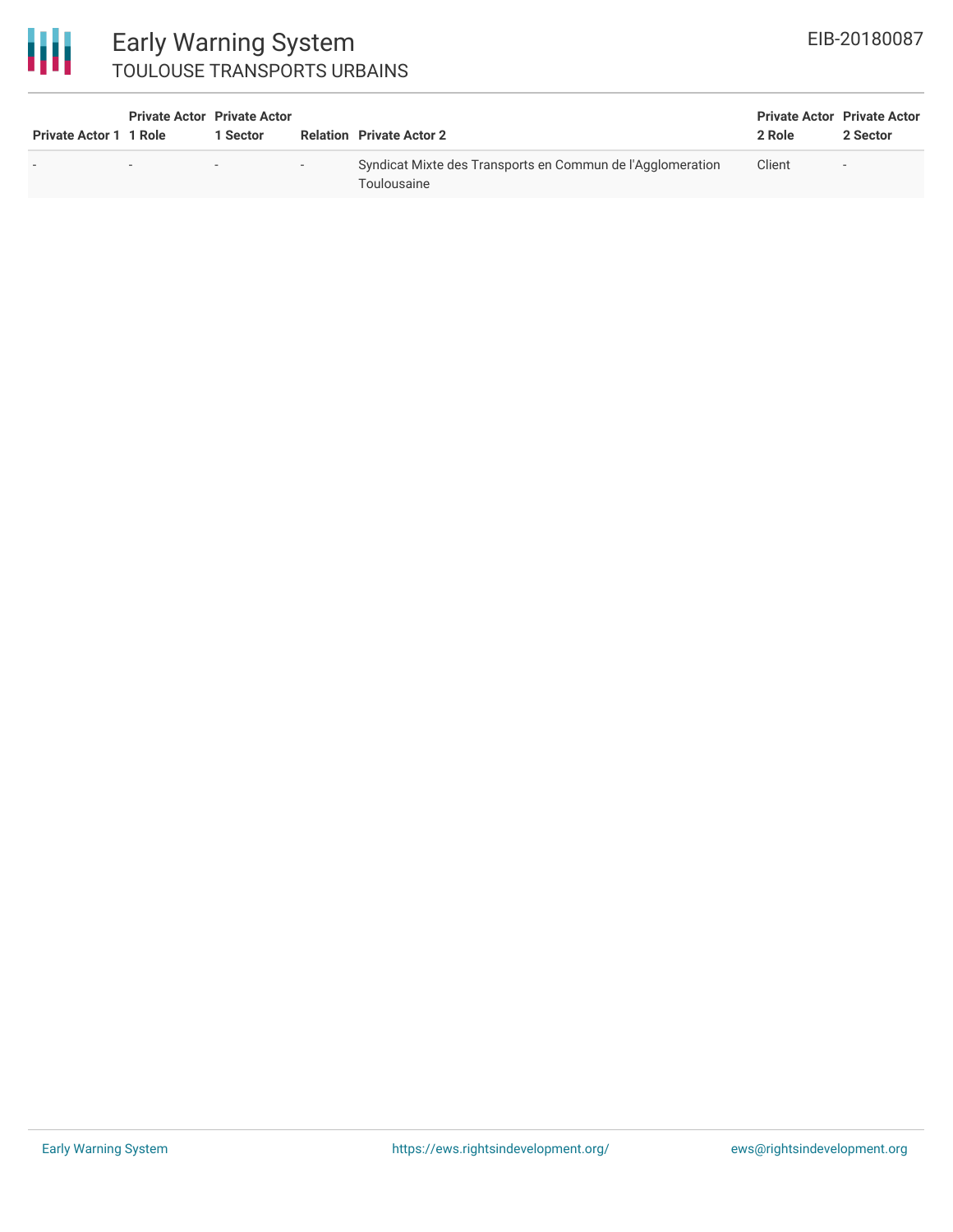

## **Contact Information**

No contact information provided at the time of disclosure.

#### **ACCESS TO INFORMATION**

You can submit an information request for project information at: https://www.eib.org/en/infocentre/registers/requestform/request-form-default.htm

## **ACCOUNTABILITY MECHANISM OF EIB**

The EIB Complaints Mechanism is designed to facilitate and handle complaints against the EIB by individuals, organizations or corporations affected by EIB activities. When exercising the right to lodge a complaint against the EIB, any member of the public has access to a two-tier procedure, one internal - the Complaints Mechanism Office - and one external - the European Ombudsman. A complaint can be lodged via a written communication addressed to the Secretary General of the EIB, via email to the dedicated email address: complaints@eib.org, by completing the online complaint form available at the following address: http://www.eib.org/complaints/form via fax or delivered directly to the EIB Complaints Mechanism Division, any EIB local representation office or any EIB staff. For further details, check:

http://www.eib.org/attachments/strategies/complaints\_mechanism\_policy\_en.pdf

When dissatisfied with a complaint to the EIB Complaints Mechanism, citizens can then turn towards the European Ombudsman. A memorandum of Understanding has been signed between the EIB and the European Ombudsman establishes that citizens (even outside of the EU if the Ombudsman finds their complaint justified) can turn towards the Ombudsman on issues related to 'maladministration' by the EIB. Note that before going to the Ombudsman, an attempt must be made to resolve the case by contacting the EIB. In addition, the complaint must be made within two years of the date when the facts on which your complaint is based became known to you. You can write to the Ombudsman in any of the languages of the European Union. Additional details, including filing requirements and complaint forms, are available at: http://www.ombudsman.europa.eu/atyourservice/interactiveguide.faces